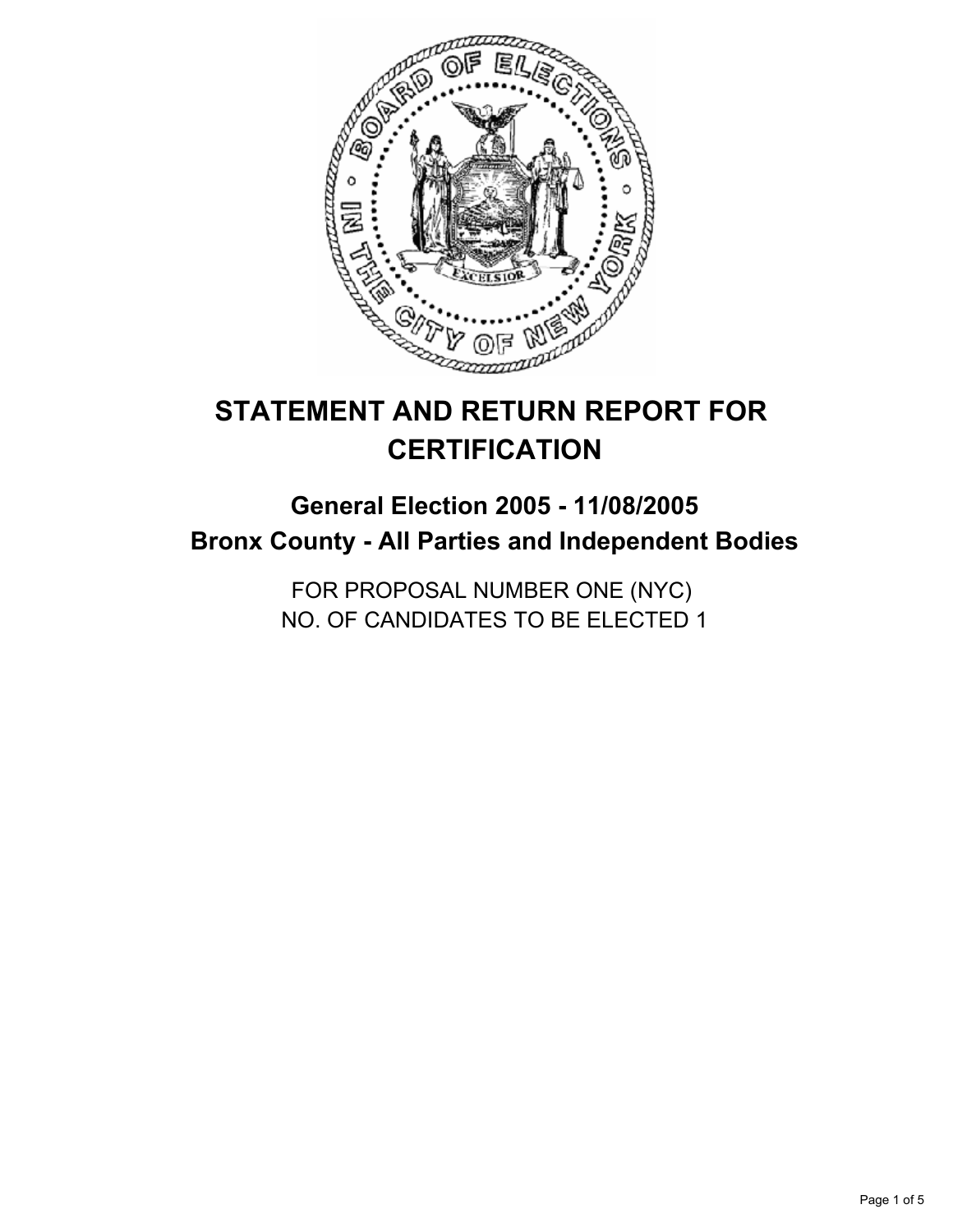

## **ASSEMBLY DISTRICT 76**

| PUBLIC COUNTER       | 19,161 |
|----------------------|--------|
| <b>EMERGENCY</b>     | 115    |
| ABSENTEE/MILITARY    | 217    |
| AFFIDAVIT            | 321    |
| <b>TOTAL BALLOTS</b> | 19,814 |
| <b>YES</b>           | 3,304  |
| <b>NO</b>            | 2,207  |
| <b>TOTAL VOTES</b>   | 5,511  |
| <b>UNRECORDED</b>    | 14,303 |

## **ASSEMBLY DISTRICT 77**

| PUBLIC COUNTER       | 14,677 |
|----------------------|--------|
| <b>EMERGENCY</b>     | 47     |
| ABSENTEE/MILITARY    | 244    |
| <b>AFFIDAVIT</b>     | 247    |
| <b>TOTAL BALLOTS</b> | 15,215 |
| <b>YES</b>           | 2,268  |
| <b>NO</b>            | 977    |
| <b>TOTAL VOTES</b>   | 3,245  |
| <b>UNRECORDED</b>    | 11.970 |

#### **ASSEMBLY DISTRICT 78**

| <b>PUBLIC COUNTER</b> | 13,006 |
|-----------------------|--------|
| <b>EMERGENCY</b>      | 12     |
| ABSENTEE/MILITARY     | 311    |
| AFFIDAVIT             | 257    |
| <b>TOTAL BALLOTS</b>  | 13,586 |
| <b>YES</b>            | 2,287  |
| <b>NO</b>             | 1,566  |
| <b>TOTAL VOTES</b>    | 3,853  |
| <b>UNRECORDED</b>     | 9,733  |

#### **ASSEMBLY DISTRICT 79**

| PUBLIC COUNTER       | 17,058 |
|----------------------|--------|
| <b>EMERGENCY</b>     | 42     |
| ABSENTEE/MILITARY    | 298    |
| AFFIDAVIT            | 359    |
| <b>TOTAL BALLOTS</b> | 17,757 |
| <b>YES</b>           | 2,536  |
| <b>NO</b>            | 1,126  |
| <b>TOTAL VOTES</b>   | 3,662  |
| <b>UNRECORDED</b>    | 14,095 |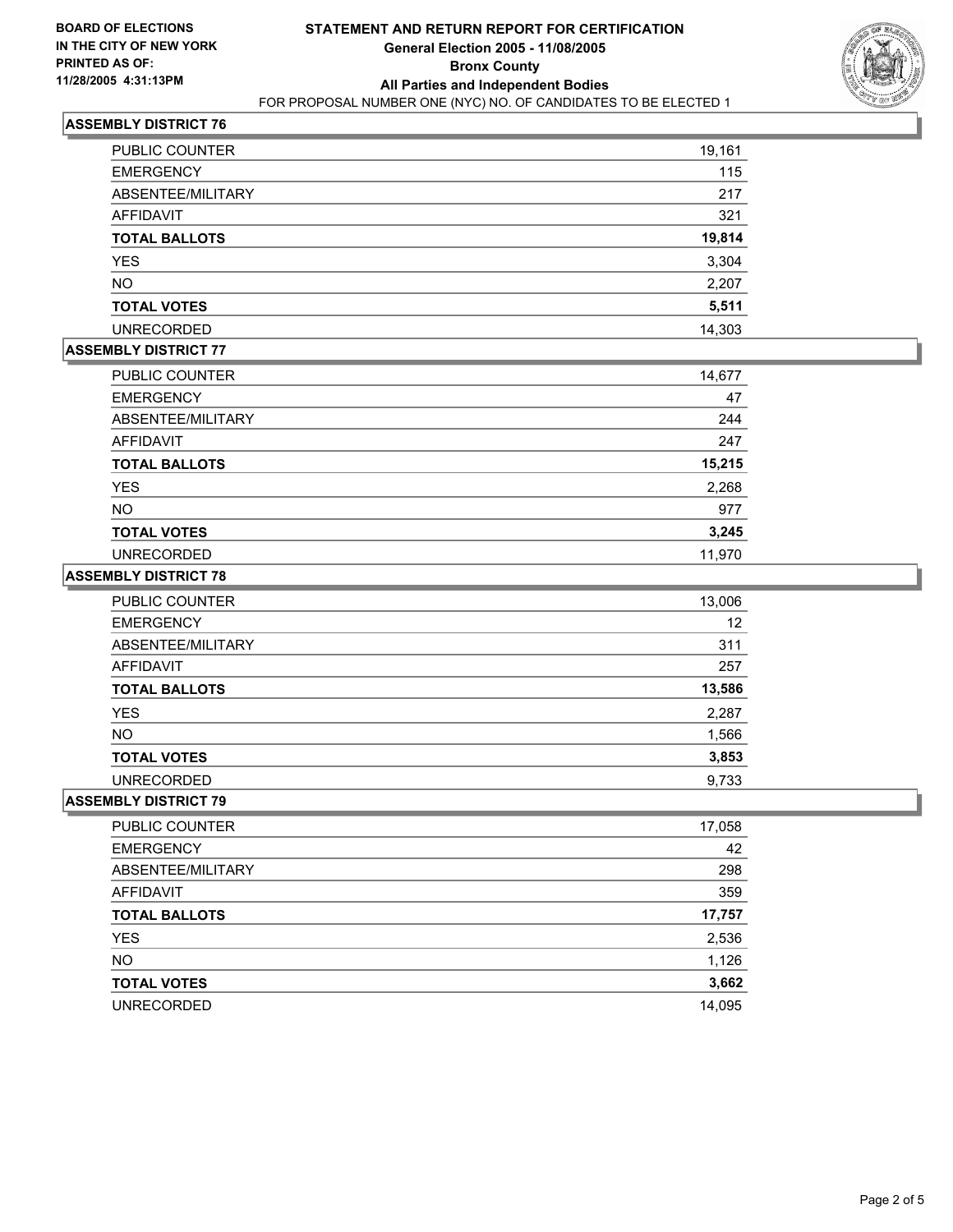

## **ASSEMBLY DISTRICT 80**

| PUBLIC COUNTER       | 18,305 |
|----------------------|--------|
| <b>EMERGENCY</b>     | 76     |
| ABSENTEE/MILITARY    | 427    |
| AFFIDAVIT            | 284    |
| <b>TOTAL BALLOTS</b> | 19,092 |
| <b>YES</b>           | 3,566  |
| <b>NO</b>            | 3,899  |
| <b>TOTAL VOTES</b>   | 7,465  |
| <b>UNRECORDED</b>    | 11,627 |

## **ASSEMBLY DISTRICT 81**

| PUBLIC COUNTER       | 22,411 |
|----------------------|--------|
| <b>EMERGENCY</b>     | 147    |
| ABSENTEE/MILITARY    | 749    |
| <b>AFFIDAVIT</b>     | 307    |
| <b>TOTAL BALLOTS</b> | 23,614 |
| <b>YES</b>           | 5,923  |
| <b>NO</b>            | 6,588  |
| <b>TOTAL VOTES</b>   | 12,511 |
| <b>UNRECORDED</b>    | 11,103 |

#### **ASSEMBLY DISTRICT 82**

| PUBLIC COUNTER       | 26,333 |
|----------------------|--------|
| <b>EMERGENCY</b>     | 113    |
| ABSENTEE/MILITARY    | 610    |
| AFFIDAVIT            | 262    |
| <b>TOTAL BALLOTS</b> | 27,318 |
| <b>YES</b>           | 5,434  |
| <b>NO</b>            | 6,129  |
| <b>TOTAL VOTES</b>   | 11,563 |
| <b>UNRECORDED</b>    | 15,755 |

#### **ASSEMBLY DISTRICT 83**

| PUBLIC COUNTER       | 16,344 |
|----------------------|--------|
| <b>EMERGENCY</b>     | 0      |
| ABSENTEE/MILITARY    | 370    |
| AFFIDAVIT            | 181    |
| <b>TOTAL BALLOTS</b> | 16,895 |
| <b>YES</b>           | 3,177  |
| <b>NO</b>            | 1,841  |
| <b>TOTAL VOTES</b>   | 5,018  |
| <b>UNRECORDED</b>    | 11,877 |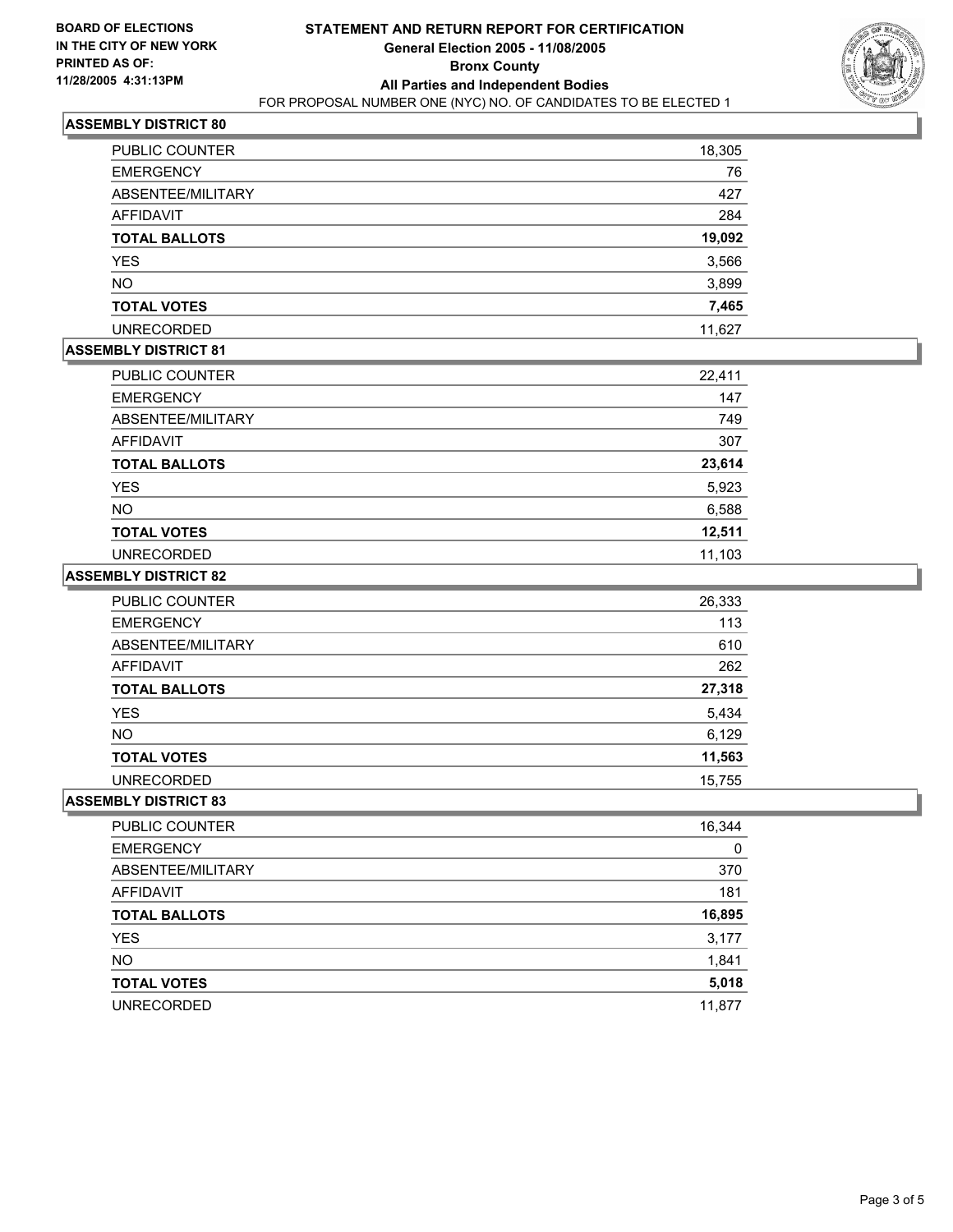

#### **ASSEMBLY DISTRICT 84**

| PUBLIC COUNTER       | 17,340 |  |
|----------------------|--------|--|
| <b>EMERGENCY</b>     | 59     |  |
| ABSENTEE/MILITARY    | 156    |  |
| <b>AFFIDAVIT</b>     | 262    |  |
| <b>TOTAL BALLOTS</b> | 17,817 |  |
| <b>YES</b>           | 2,022  |  |
| <b>NO</b>            | 861    |  |
| <b>TOTAL VOTES</b>   | 2,883  |  |
| <b>UNRECORDED</b>    | 14,934 |  |

## **ASSEMBLY DISTRICT 85**

| PUBLIC COUNTER       | 16,585 |  |
|----------------------|--------|--|
| <b>EMERGENCY</b>     | 4      |  |
| ABSENTEE/MILITARY    | 161    |  |
| <b>AFFIDAVIT</b>     | 248    |  |
| <b>TOTAL BALLOTS</b> | 16,998 |  |
| <b>YES</b>           | 2,222  |  |
| <b>NO</b>            | 1,226  |  |
| <b>TOTAL VOTES</b>   | 3,448  |  |
| <b>UNRECORDED</b>    | 13,550 |  |

#### **ASSEMBLY DISTRICT 86**

| PUBLIC COUNTER       | 12,786 |
|----------------------|--------|
| <b>EMERGENCY</b>     | 104    |
| ABSENTEE/MILITARY    | 153    |
| <b>AFFIDAVIT</b>     | 244    |
| <b>TOTAL BALLOTS</b> | 13,287 |
| <b>YES</b>           | 1,631  |
| <b>NO</b>            | 730    |
| <b>TOTAL VOTES</b>   | 2,361  |
| <b>UNRECORDED</b>    | 10,926 |